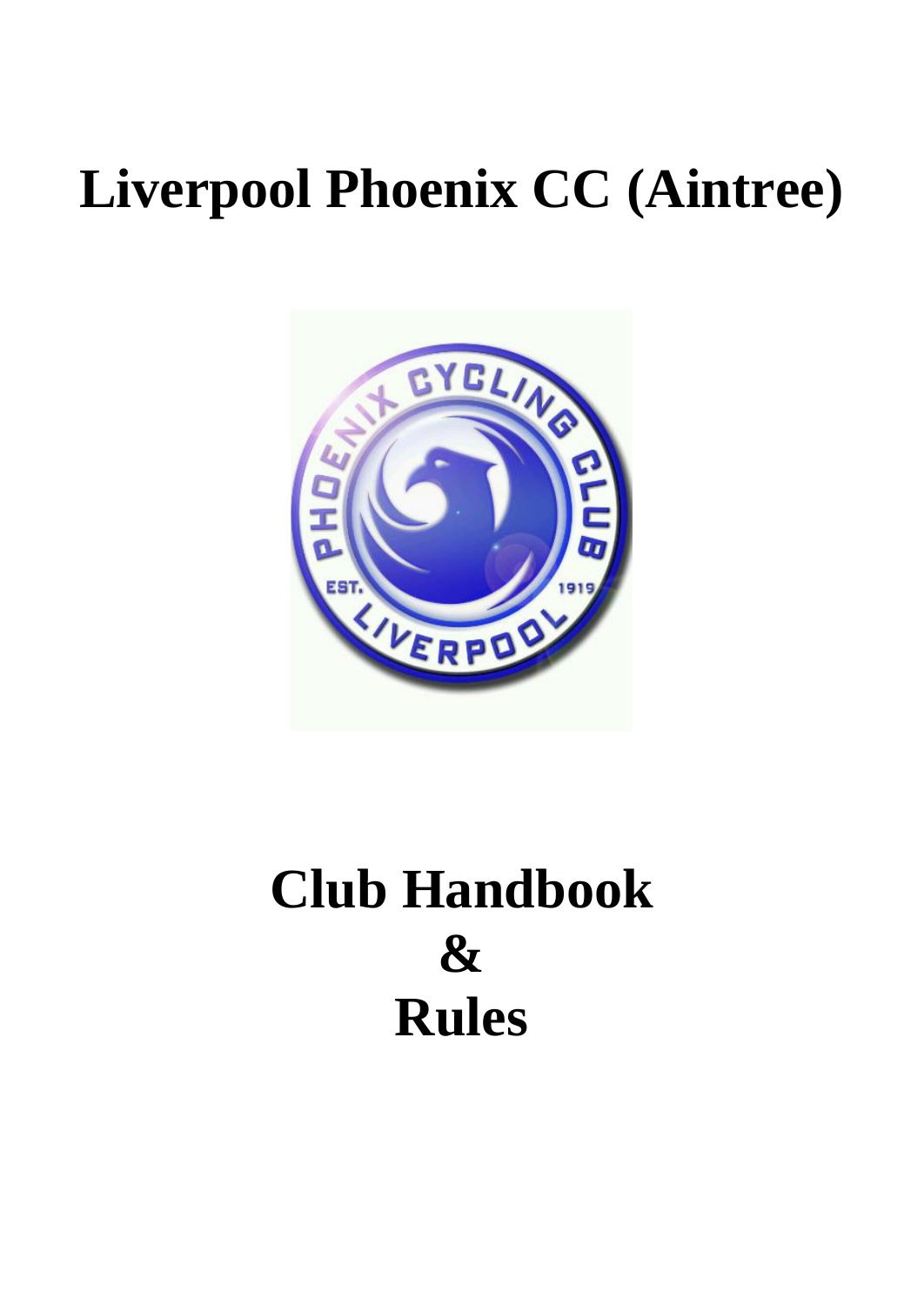# **1. GENERAL RULES**

- 1.1. This Club shall be called the "Liverpool Phoenix Cycling Club (Aintree) and shall be open to cyclists of 16 years and over. Members over 18 shall be called seniors, those between 16 and 18 will be juniors. A junior is a member whose age is under 18 years on 31 October in that year.
- 1.2. The Club shall meet at regular intervals to conduct Club business at the designated Club rooms.
- 1.3. That the Club may be affiliated to the British Cycling (BC) Cycling Time Trials (CTT) and any other bodies as may be deemed advisable.
- 1.4. Prospective members shall make application to the Secretary/Membership Secretary who, at his/her discretion will invite such persons to complete a membership form.
- 1.5. Club subscriptions shall be determined by the committee and brought before the membership at the Annual General Meeting (AGM) each year. The following sliding scale shall be used for members joining the Club after the start of the calendar year. Full year: Full subscription After 1st July: Half subscription
- 1.6. Subscriptions for members joining after October 31st will last through to the end of the following year.
- 1.7. All subscriptions are due on or before 1st January each year and must be paid by March 1st of that year.
- 1.8. Members who are in arrears with their subscriptions or any payment due to the Club on December 31<sup>st</sup> without reasonable explanation will have their membership withdrawn.
- 1.9. Members who have had their membership withdrawn will not be allowed to race in Club or open events or engage in Club activities (see section 8). The committee shall decide the terms under which such members will be allowed to resume active membership.
- 1.10. The year end for all accounts pertaining to the Club shall be December  $31<sup>st</sup>$ .
- 1.11. Membership to B.C. or the Cycling Tourist Club (C.T.C.) UK for third party insurance is strongly recommended for Club members.
- 1.12. Any member who wishes to join another Club must notify the Liverpool Phoenix C. C. (Aintree) of the same via letter or email to the Club Secretary/Membership Secretary.
- 1.13. All resignations to be in writing by December 31st or members will be liable for the following year's subscriptions.
- 1.14. Any member tendering his or her resignation must return any trophies or equipment belonging to the Club and settle any outstanding accounts. Failing this, such resignations will be left on the table until such obligations are fulfilled.
- 1.15. Members of other cycling clubs wishing to join the Club as a, "second claim member", may do so. However, second claim members will not be allegeable to; vote at the Club AGM or qualify for Club awards or trophies. Subscriptions rates will be that of full members with the same sliding date scales applied.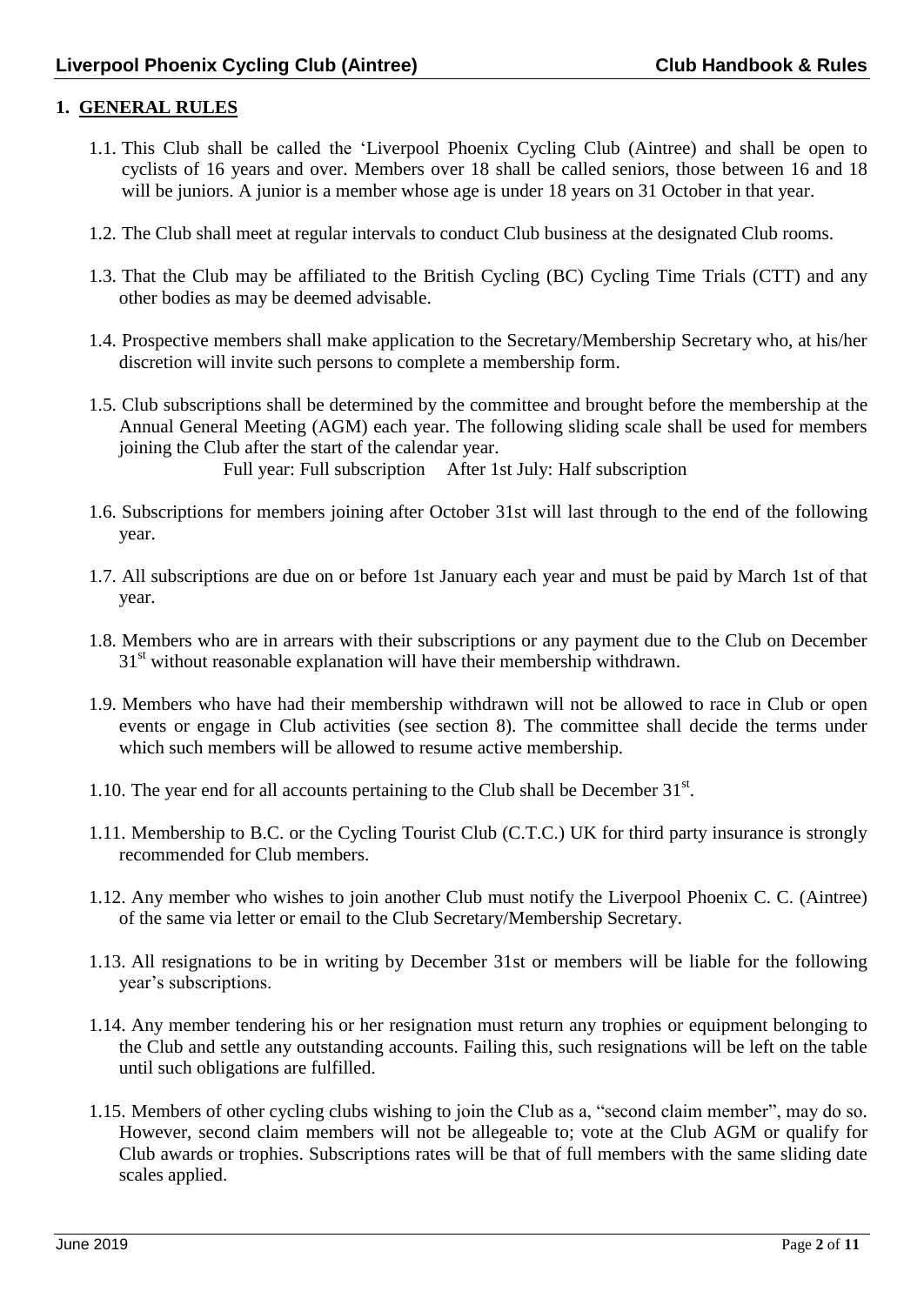- 1.16. Midweek cycling club events may attract a small charge to participate.
- 1.17. An A.G.M. shall be held after each Club year. Date of the A.G.M. to be fixed by the Secretary. Motions for alterations or the introduction of new rules to the Club Handbook and Rules to be forwarded to the Secretary fourteen days prior to the A.G.M.
- 1.18. No alterations shall be made to any Club rules or new ones added without notice having appeared on the agenda for the AGM or at an Extraordinary General Meeting (E.G.M) called for this purpose and such motions must have a majority vote in favour.
- 1.19. Nominations for official positions within the Club should be forwarded to the Secretary fourteen days prior to the A.G.M.
- 1.20. The Club Secretary shall forward an A.G.M. agenda with any proposals 7 days prior to the A.GM.to the membership.
- 1.21. The Chairperson may allow emergency resolutions, for example, a resolution may arise which could not be reasonably foreseen and the Chairperson considers reasonable to be discussed at the A.G.M.
- 1.22. All Club officials will present a report to the membership at the AGM.
- 1.23. A member may be invited to accept the Presidency of the Club for a period of 2 years. This will be confirmed by the committee
- 1.24. Honorary Life Membership may be conferred upon a member after being put forward to the committee and voted upon at the next A.G.M. Honorary Life Membership will be awarded to members in recognition of outstanding service to the Club over many years and Club membership fees will be deemed non payable.
- 1.25. The Club each year will have a prize presentation ceremony with awards and trophies presented to Club members.
- 1.26. All direct funds of the club will be held by the Treasurer and will also have power of delegation for all Club funds allowing him/her to delegate access to other nominated Club members. Any expenditure to be sanctioned by the Committee before any purchases can be made.
- 1.27. The Club accounts shall be audited annually and a report presented at the AGM.
- 1.28. Donations or gifts given by the Club to relatives of Club members following a death or life changing injury shall be made in agreement with the Club committee to an agreed amount. Any further donations to individuals or organisations shall be made on a case by case basis and agreed by the committee or at least, treasurer and chairperson. Additional sums or gifts may be made by any individual Club member, in their name only.
- 1.29. An Emergency Committee may be formed by four committee members who must include in their numbers either the Chair, Secretary or Treasurer, to decide on any matter of importance, when there is no time to call a full Committee, and their decisions will be accepted as final and endorsed by the full Committee. The names of the Emergency Committee members along with the minutes to be handed to the Secretary.
- 1.30. All social media profile sites controlled by the Club will be policed and any defamatory remarks or postings regarding Club members or the Club shall be immediately removed and the culprit(s)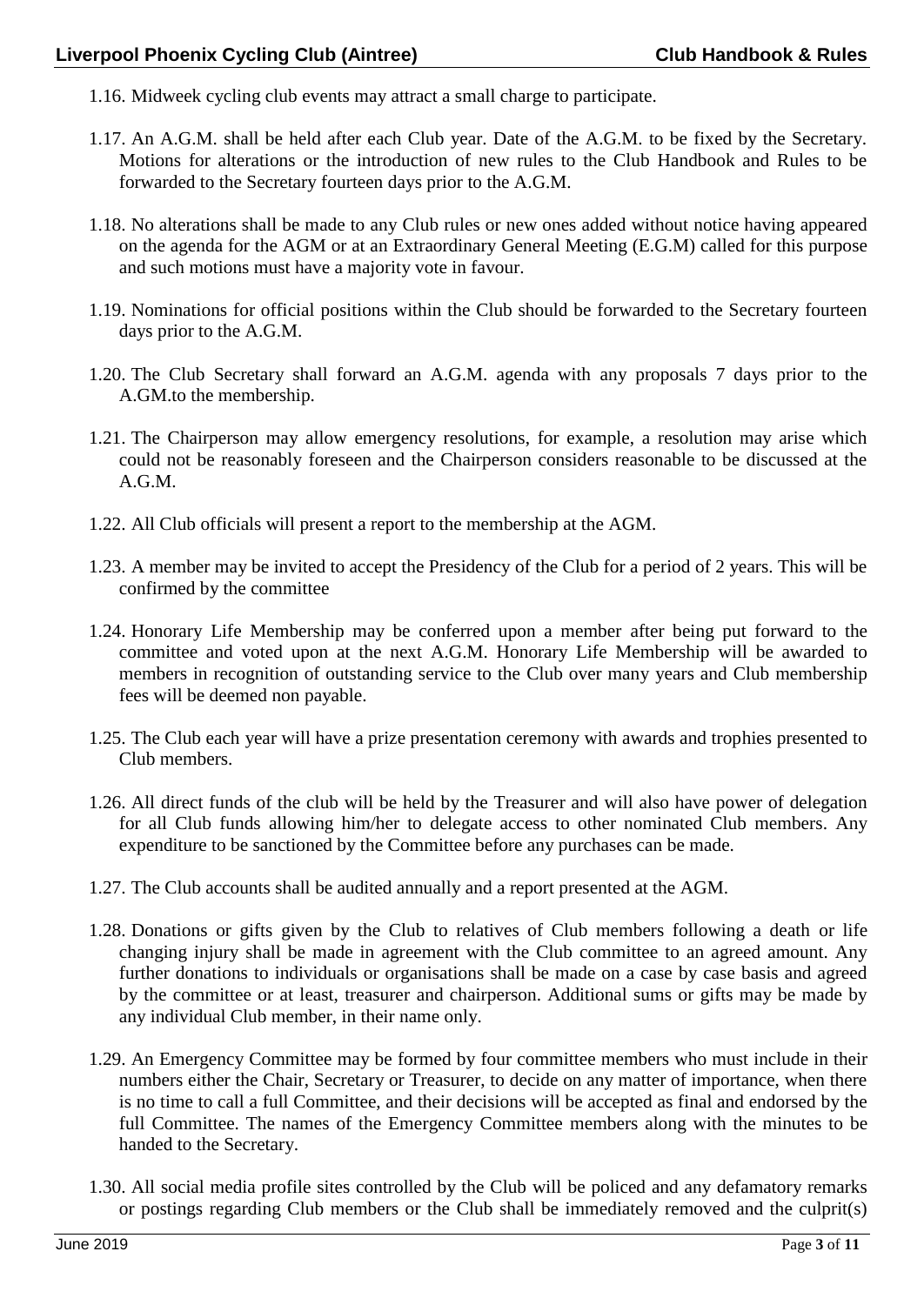warned of future conduct. Should there be a second occasion then the culprit(s) will be permanently removed from ALL sites controlled by the Club.

- 1.31. Any complaints received by the Club concerning a Club member will be fully investigated.
- 1.32. Following investigations, and if deemed serious enough, a hearing will be called by the committee with the member allowed to explain themselves. After consideration the committee will apply the appropriate disciplinary sanction.
- 1.33. Any matter not provided for in the Club Handbook and Rules regarding the Club is to be under the control of the Committee.

# **2 OFFICIALS OF THE CLUB**

- 2.1 Honorary Life Members shall be ex-officio members of all committees.
- 2.2 Club officials will comprise of: Chairperson, Club Secretary, Membership Secretary, Treasurer, Race Secretary, Membership secretary, Social Secretary, Club dinner Secretary, Kit Secretary, CTT delegate, LTTCA delegate, MLCA delegate, WCTTCA delegate, Webmaster, Open "10" organiser, Open "25" organiser, Trophy Secretary, 5 elected committee members and Club Auditor.
- 2.3 The committee of the Club shall consist of: Chair, Secretary, Treasurer and 5 elected committee members.
- 2.4 For a committee meeting to be quorum, there will need to be 5 Club committee members present.

#### **Roles of Club officials:**

President

- o Largely a ceremonial role on behalf of the Club
- o May be asked to attend functions as a representative of the Club
- Chairperson
	- o The chairperson of the Club shall chair all Club committees and any other meetings including the AGM.
	- o Act as a secondary signature for Club finances
	- o Present an annual report at the AGM on behalf of the committee
- Club Secretary
	- o The secretary shall act as a single point of contact for enquiries to the Club
	- o Shall maintain a register of the membership
	- o Shall circulate information concerning the Club to the membership
	- o Prepare and collate documentation for meetings, for example, agendas, reports and minutes
	- o Shall take minutes from meetings attended and make available to the membership in good time
	- o Maintain all records of meetings of the Club
	- o Present an annual report at the AGM

#### Treasurer

- o Holds all funds belonging to the Club
- o Maintain financial records of the Club
- o Act as a primary signatory for Club finances
- o Shall present an annual report in conjunction with the Club auditor at the AGM

Race Secretary

- o Shall organise midweek cycling Club events
- o Prepare and complete all risk assessments for non-open cycling events hosted by the Club
- o Shall make a first aid provision available at all non-open Club cycling events
- o Maintain race numbers, signage and any other items belonging to the Club for racing purposes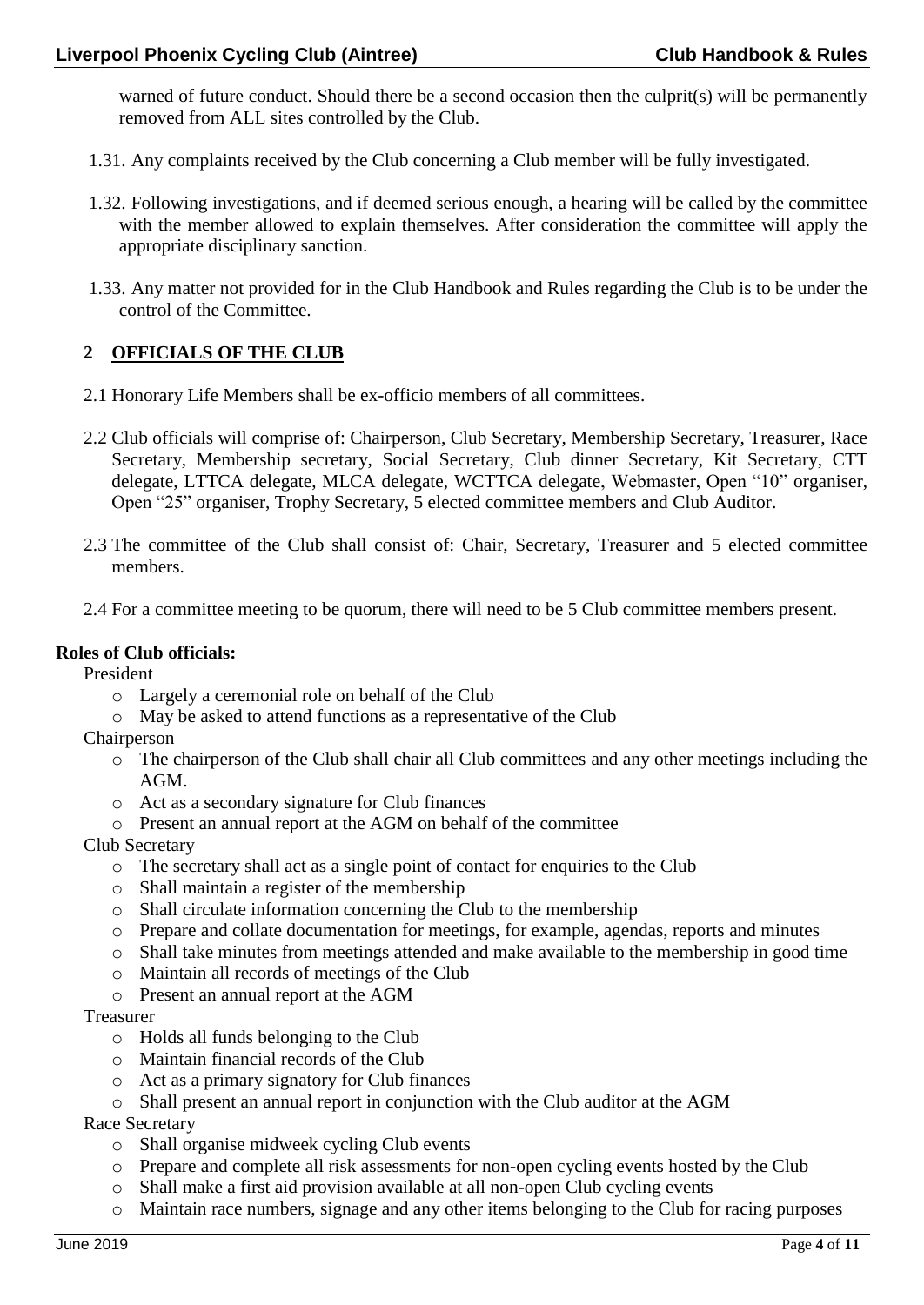# **Liverpool Phoenix Cycling Club (Aintree) Club Handbook & Rules**

- o Offer assistance to organisors of Club open events
- o Shall nominate qualifying events for Club trophies and awards
- o Present an annual report at the AGM
- Membership Secretary
	- o Shall act as first point of contact to prospective members
	- o Shall collate Club membership fees in conjunction with the treasurer
	- o Shall maintain a register of the membership in conjunction with the Secretary
	- o Present an annual report at the AGM
- Social Secretary
	- o Shall maintain a register of the membership in conjunction with the Secretary
	- o Shall circulate social events involving the Club
	- o Present an annual report at the AGM
- Club Dinner Secretary
	- o Shall determine the location of the dinner
	- o Shall organise all the requirements needed to hold the dinner, including payments
	- o Present an annual report at the AGM
- Kit Secretary
	- o Shall review Club kit design and provider periodically
	- o Shall collate kit requirements from Club members
	- o Inform Club members of the ordering process
	- o Present an annual report at the AGM

Delegates for Cycling Bodies

- o Shall attend scheduled meetings for the appropriate cycling body
- o Inform the Club membership of issues that may impact on members
- o Present an annual report at the AGM

# Webmaster

- o Shall maintain and update the Club website
- o Shall arrange for payment of the website provider
- o Present an annual report at the AGM
- Open "10" Organisor
	- o Shall organise the Open "10" on behalf of the Club
	- o Shall give notice of the event to the appropriate bodies
	- o Complete all necessary risk assessments for the event
	- o Present an annual report at the AGM
- Open "25" Organisor
	- o Shall organise the Open "25" on behalf of the Club
	- o Shall give notice of the event to the appropriate bodies
	- o Complete all necessary risk assessments for the event
	- o Present an annual report at the AGM

Trophy Secretary

- o Collate winning times for trophy distribution
- o Organise the engraving of all trophies.

Elected Committee

- o Shall conduct the business of the Club with regular meetings
- o Shall confirm the election of the President
- o Shall arrange candidacy for Honorary Life Membership approval prior to the A.G.M.
- o Shall sanction all awards and trophies from the Club
- o Shall conduct all disciplinary investigations
- o Shall conduct hearings on disciplinary matters
- o Shall arbitrate over social media disputes
- o Shall present a report to the Chairperson of the Club

Club Auditor

o Shall audit the Club accounts annually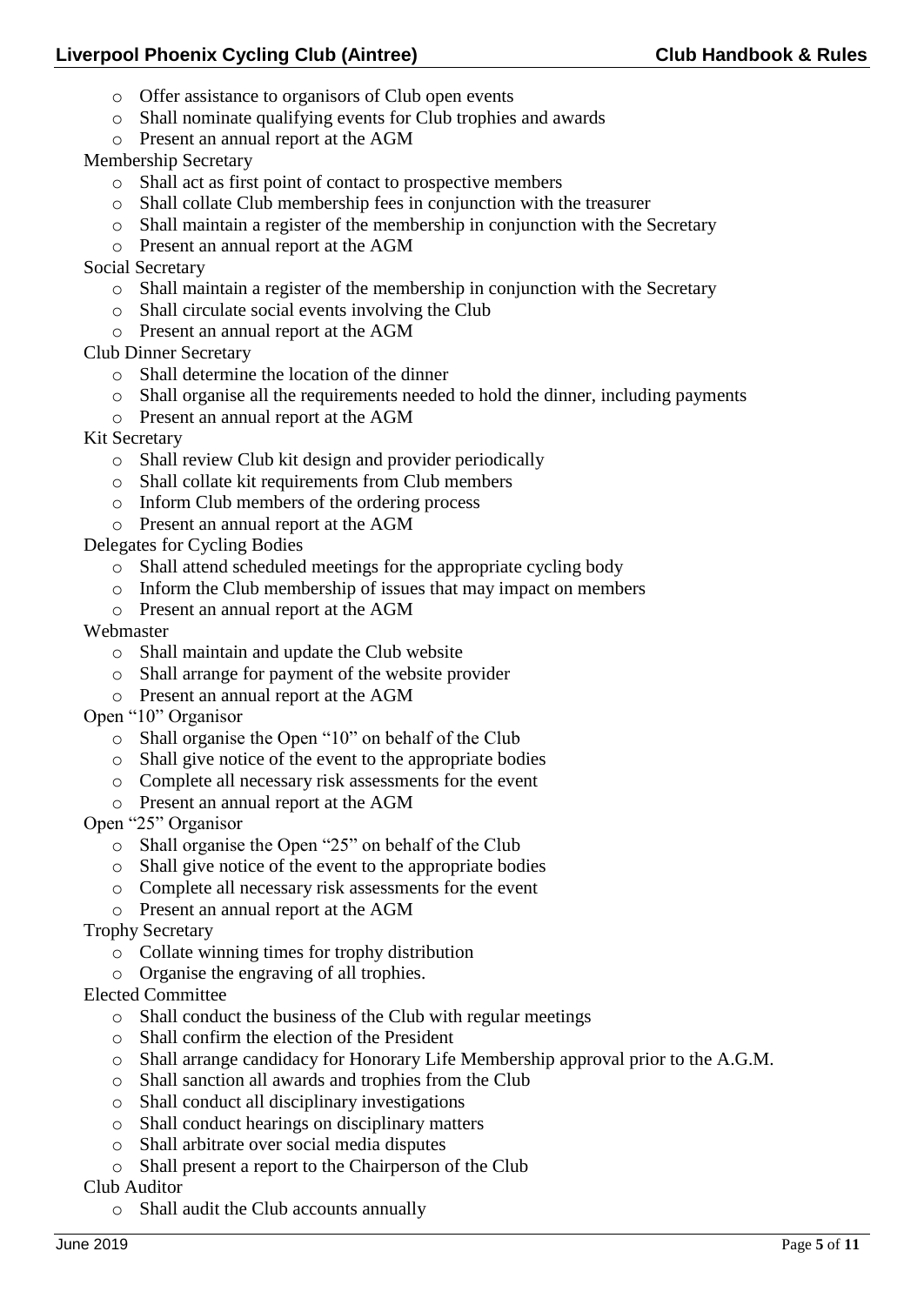o Shall present an annual report to the Treasurer

# **3 CLUB RUN RULES**

- 3.1 Club rides shall be for the enjoyment of club members, second claim members and prospective members thinking of joining the Club.
- 3.2 The member leading the run shall be in charge of the Club run. He/She shall regulate the pace.
- 3.3 The Club cannot be held responsible for the safety of any riders on any rides, therefore, riders must take responsibility to look out for all those participating as well as themselves. Always bear in mind that not everyone in the group may be confident or possess good bike handling skills.
- 3.4 All riders riding in the name of Club shall follow the Highway Code at all times, it applies to ALL road users, not just motorists.
- 3.5 Any member behaving in a manner prejudicial to the name of the Club or to the interests of his or her fellow members will be reported to the Committee and any disciplinary actions applied.
- 3.6 All members riding must ride a cycle that is; in a roadworthy condition, are advised to wear a helmet, carry spare inner tubes, tyre levers, pump, a quantity of money and an IN CASE of EMERGENCY card (ICE card) or some other form of ID. Details on ICE cards should include: name, next of kin, contact phone number, blood group, any medications and allergies.
- 3.7 Winter bikes to be equipped with guards and if possible a rear mud flap, failure to comply may mean the rider is to remain at the back of the group during the ride.

#### **Tips for riding safely within a group:**

- Never ride more than 2 abreast
- When riding 2 abreast ensure the 2 lines remain tight and parallel to each other to avoid spread across the road
- Avoid riding between 2 riders ahead unless you are the last rider as this will mean you will push the rider next to you out further across the road
- Ensure there is at least 1 foot (30cm) of space in front of you to avoid a touch of wheels and the same at the side of you, if riding 2 abreast
- When braking do so smoothly, informing riders behind that braking is taking place to prevent shunts
- Be prepared to ride in single file when on busy roads or in heavy traffic
- Riders at the front of the group should call out or signal any hazards, for example, grids, potholes and parked vehicles
- The call should be transferred along the line of riders so everyone is aware of any hazards and can take appropriate actions
- When completing a right turn the rider at the rear of the group is the rider who dictates when the group should safely manoeuvre to the middle of the road to ensure group safety
- When approaching a junction the riders at the front should communicate if there is traffic coming from the right
- If you are at the back and feel the pace is too great or a rider is feeling the pace and you overtake them, then ensure the group is made aware and the pace is reduced accordingly
- Remember accidents occur when riders are tired

# **4 CLUB CHAMPIONS**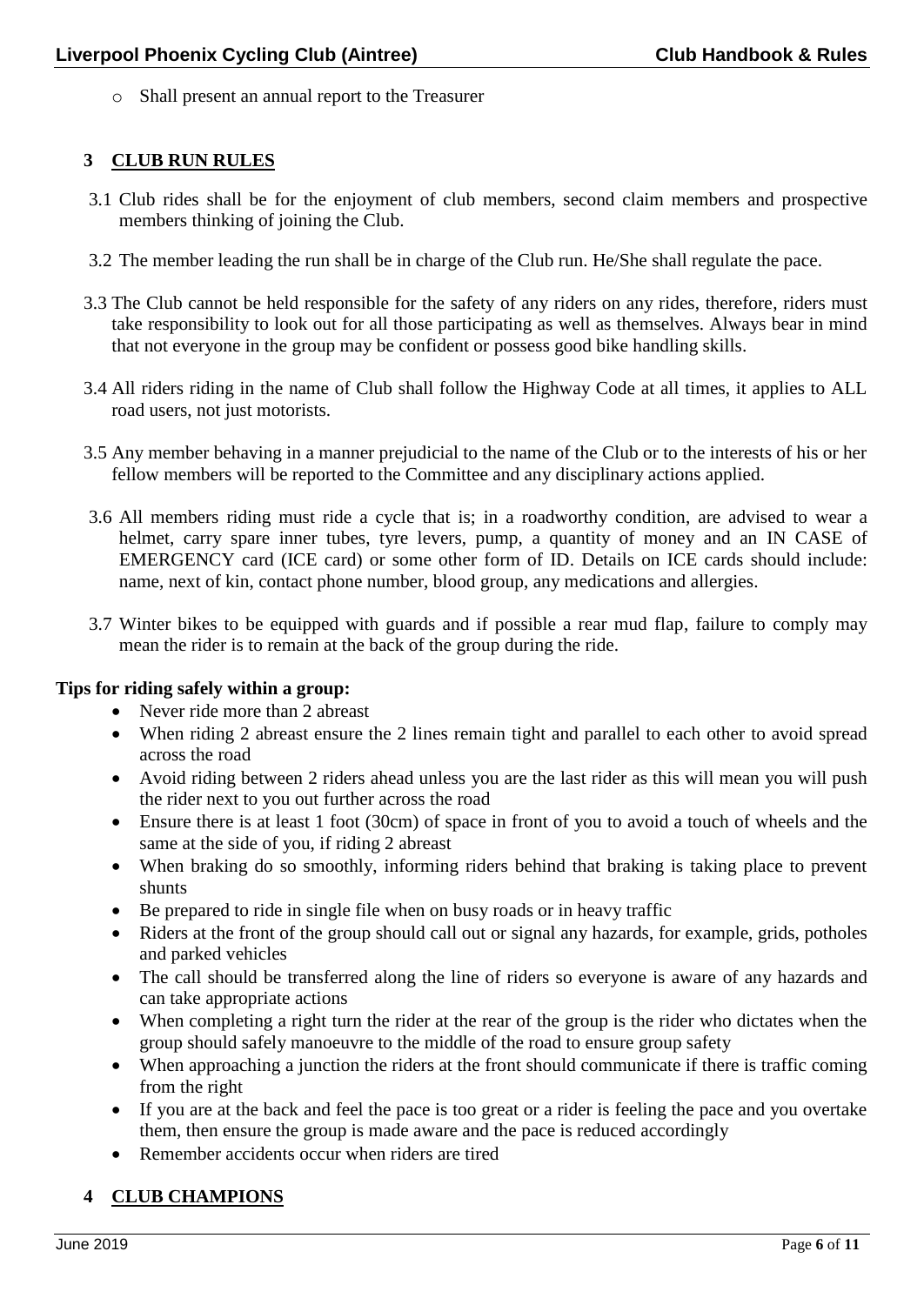- 4.1 The Club Champion shall be the rider gaining the best average speed (using the Best All Round B.A.R. system) for 25, 50 and 100 mile OPEN events held under CTT rules in areas D, J or L. He/She will hold the trophy for 12 months. The runner-up shall receive appropriate recognition.
- 4.2 The Ladies Champion shall be the lady whose times in OPEN events at 10, 25 and 50 mile on D, J or L courses show the best average speed (using the B.A.R. system).
- 4.3 The Veteran Champion shall be the rider, over 40 years of age, with the largest plus, as per the Merseyside V.T.T.A. Championship rules, over 25, 50 and 100 miles on D, J or L courses. He/She will hold the trophy for 12 months.
- 4.4 The Junior Champion shall be the junior who completes the fastest two 25 mile and 10 mile Open or club events in CTT areas D, J or L to give the best average speed (using the B.A.R. system).

# **5 STANDARD TIMES AND RULES**

- 5.1 Members equalising or beating the Standard Times shall be awarded a medal or certificate. Where a rider"s best time is faster than the Standard Time having never applied for a standard then he/she must beat their previous time to win a medal or certificate.
- 5.2 Members can only win one medal or certificate on Standard Times for each nominated distance per year (see table below).
- 5.3 When a member achieves a gold or silver standard they will forfeit a claim to any lower award in that distance in that year.
- 5.4 Awards may be won in Club events and any open events run in conformity with the Cycling Time Trials (CTT) Council"s recommendations.
- 5.5 Handicap calculations for Club handicap awards are based on each Club member"s average time from rides in the previous season in the same distances. This average time is then subtracted from the winners average time, this differential is the handicap awarded to the Club member for the following season. For example, if the winner from the previous season for the evening "10" series has averaged 20:30 and another Club member has averaged 24:00 then there handicap going into the following season will be 3:30.
- 5.6 Handicaps going into the following season will be off set against the actual times achieved in Club events to give a handicap time, for example, following the example in rule 5.5 a rider gains a time of 24:30 their handicap time would be  $24:30 - 3:30$ , giving a handicap time of 21:00.
- 5.7 New members entering Club handicap competitions will have their times calculated on rides during that season and then applied retrospectively.
- 5.8 Sealed handicaps are calculated in the same way, however Club members are not informed of what their handicap times are.

| <b>STANDARD TIMES / DISTANCES</b> |               |               |          |  |
|-----------------------------------|---------------|---------------|----------|--|
| Men                               | <b>Bronze</b> | <b>Silver</b> | Gold     |  |
| 10 miles.                         | 00:25:30      | 00:23:30      | 00:21:30 |  |
| 25 miles                          | 01:05:15      | 01:00:15      | 00:55:00 |  |
| 30 miles                          | 01:21:45      | 01:15:30      | 01:09:00 |  |
| 50 miles                          | 02:15:45      | 02:05:00      | 01:54:30 |  |
| 100 miles                         | 04:48:00      | 04:25:30      | 04:03:15 |  |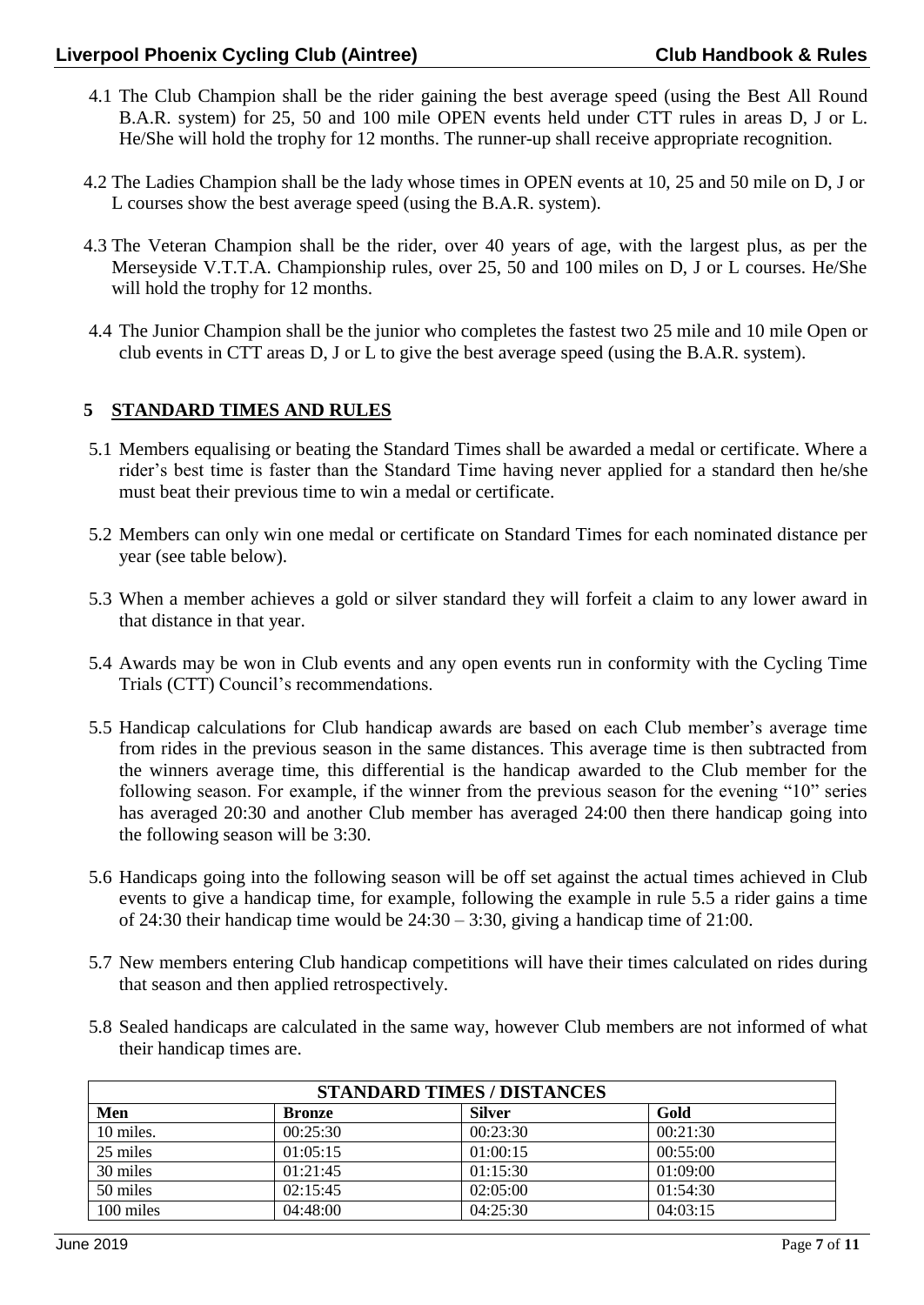| 211.50 mls.   | 229.00 mls.   | 250.00 mls. |  |  |
|---------------|---------------|-------------|--|--|
| 370.00 mls.   | 401.00 mls.   | 437.50 mls. |  |  |
|               |               |             |  |  |
| <b>Bronze</b> | <b>Silver</b> | Gold        |  |  |
| 00:30:00      | 00:27:30      | 00:25:15    |  |  |
| 01:18:00      | 01:12:00      | 01:06:00    |  |  |
| 01:33:00      | 01:25:45      | 01:18:30    |  |  |
| 02:40:45      | 02:28:15      | 02:16:00    |  |  |
| 05:40:45      | 05:14:30      | 04:48:00    |  |  |
| 180.00 mls.   | 195.00 mls.   | 213.00 mls. |  |  |
| 322.50 mls.   | 349.50 mls.   | 381.50 mls. |  |  |
|               |               |             |  |  |
| <b>Bronze</b> | <b>Silver</b> | Gold        |  |  |
| 00:28:00      | 00:26:00      | 00:23:45    |  |  |
| 00:45:45      | 00:42:15      | 00:38:45    |  |  |
| 01:13:30      | 01:08:00      | 01:02:15    |  |  |
| 01:32:30      | 01:25:15      | 01:18:00    |  |  |
| 02:33:00      | 02:21:15      | 02:09:30    |  |  |
| 05:31:00      | 05:05:15      | 04:39:45    |  |  |
| 195.00 mls.   | 211.50 mls.   | 231.00 mls. |  |  |
| 325.00 mls.   | 352.00 mls.   | 384.50 mls. |  |  |
|               |               |             |  |  |
| <b>Bronze</b> | <b>Silver</b> | Gold        |  |  |
|               |               | 00:28:30    |  |  |
| 00:54:30      | 00:50:15      | 00:46:00    |  |  |
| 01:33:15      | 01:26:00      | 01:18:45    |  |  |
| 01:51:00      | 01:42:15      | 01:33:45    |  |  |
| 03:18:00      | 03:02:30      | 02:47:15    |  |  |
| 06:57:15      | 06:25:00      | 05:52:30    |  |  |
| 152.50 mls.   | 165.00 mls.   | 180.00 mls. |  |  |
| 269.50 mls.   | 292.00 mls.   | 319.00 mls. |  |  |
|               | 00:33:45      | 00:31:00    |  |  |

# **6 CLUB RECORDS**

6.1 An award will be presented to the Club rider who breaks a Club record at 10, 25, 30, 50, 100, 12 and 24 hours (solo or tandem) in either a Club event or an event listed in the C.T.T. handbook. A rider can only win one award at each distance during a season.

# **7 RULES GOVERNING CLUB AND OPEN EVENTS**

- 7.1 All Club and open events run by the Club will be held under CTT or BC, rules and regulations, whichever is appropriate to the event.
- 7.2 Any member suspended by the CTT or B.C. will automatically become suspended from Club and open events and visa – versa.
- 7.3 Club events to be the responsibility of the Committee in full consultation with the Event Secretary. Each event must have: a full risk assessment and Police notifications completed, competent course marshals appointed, appropriate signage located along the course and time keepers.
- 7.4 There will be an expectation from the Club that Club members will marshal at midweek Club events, open Club events and associated events.
- 7.5 In the event of insufficient marshals being available to run a Club open or midweek Club event then the event organisor will review their risk assessment to run the event or not.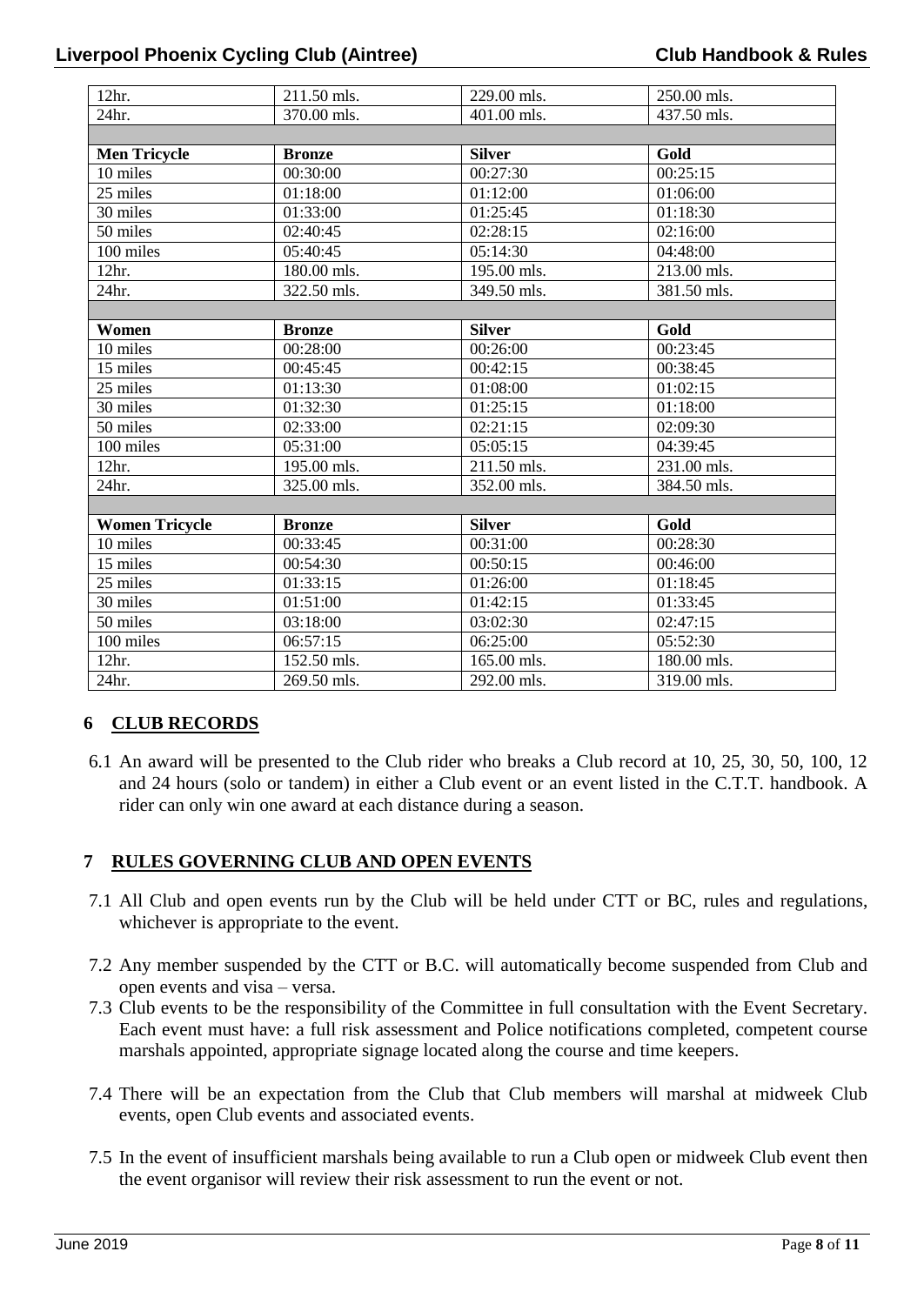# **Liverpool Phoenix Cycling Club (Aintree) Club Handbook & Rules**

7.6 Club members who are riding an open event where there is a requirement from the Club to marshal at a designated point or points and there are insufficient marshals for those points. The event organisor may ask Club riders to forego their ride and ensure sufficient marshals are in place to maintain safety for the event. A reimbursement of race costs will be made to Club members by the Club.

# **8 CLUB TROPHIES**

8.1 All full and paid members of the Club qualify to compete for Club trophies and awards.

#### 8.2 **Club Champions Cup**

Awarded to the Champion of the Club.

#### 8.3 **Ladies Champions Cup**

Awarded to the female champion

#### 8.4 **Russell Trophy**

Awarded to the Veteran Champion.

#### 8.5 **Junior Champions Cup**

Awarded to the junior champion.

#### 8.6 **Road Race Cup**

Awarded to the Club member accumulating the highest number of points from British Cycling (BC) events.

#### 8.7 **The 100 Mile Champions Cup**

Awarded to the Club member with the fastest time over 100 miles in an open event.

#### 8.8 **The 50 Mile Champions Cup**

Awarded to the Club member with the fastest time over 50 miles in an open event.

#### 8.9 **Joe Atherton Trophy**

Awarded to the fastest rider over 25 miles in any Club or Open event.

# 8.10 **Male Hill Climb Cup**

Awarded to the male Club member with the fastest time in the Club nominated hill climb event.

#### 8.11 **Female Hill Climb Cup**

Awarded to the female Club member with the fastest time in the Club nominated hill climb event.

#### 8.12 **Bobby Lloyd Trophy**

Awarded to the fastest rider in a Club 10 that has been nominated by the committee.

# 8.13 **The 25 Mile Handicap Championship**

 Awarded to the winner with appropriate awards given to second and third for the fastest times with a handicapped system of timings applied to Club members, in open or Club events.

#### 8.14 **The Shepherd Cup**

Annual handicap award made for 50 mile events (Sealed handicap). Three months membership is required in order to qualify for this award.

# 8.15 **Memorial Trophy** – (**A trophy dedicated to all members of the Club who have passed away).**